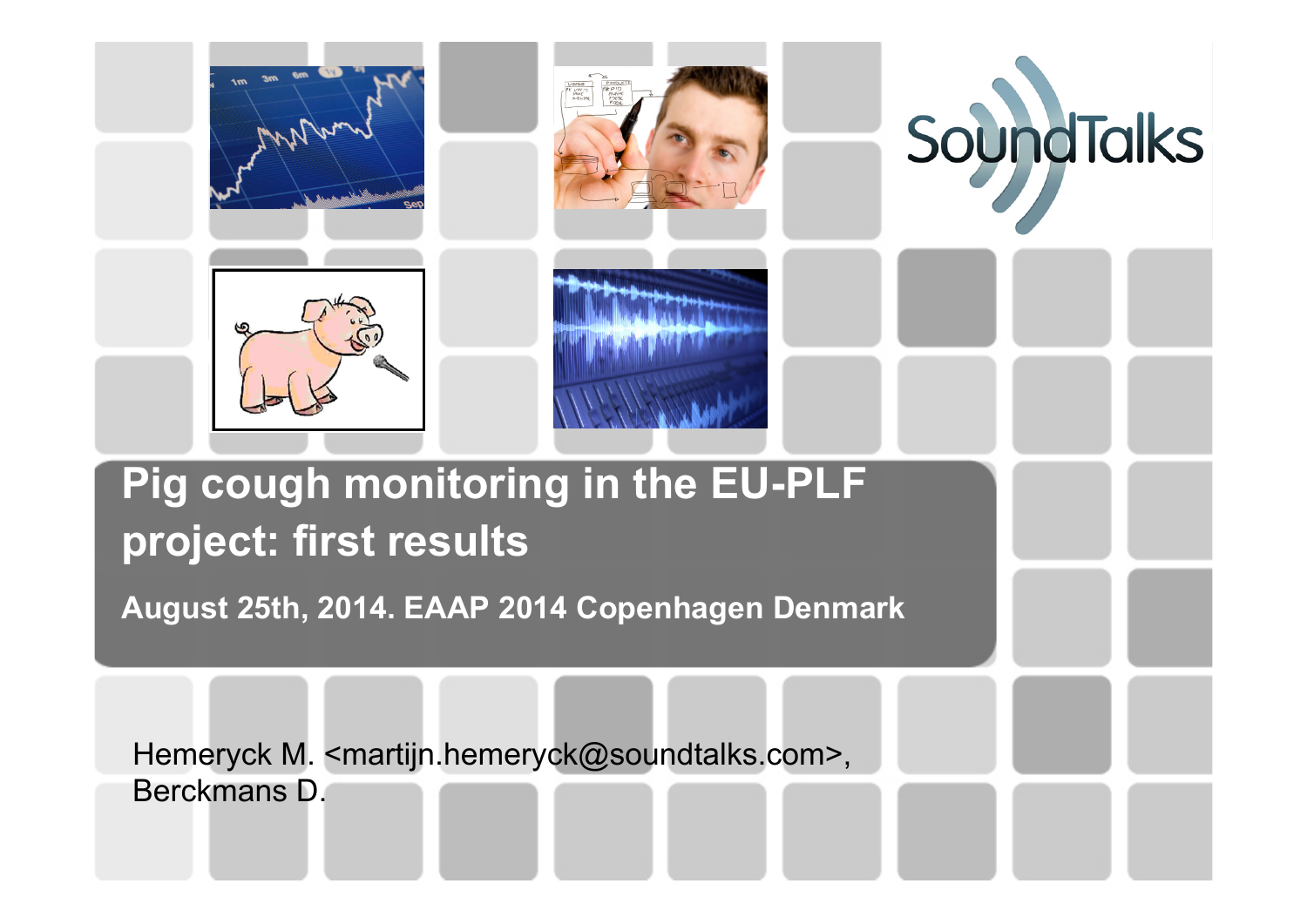#### **Agenda**

- 1. Introduction
	- –Precision Livestock Farming
- 2. Materials and Methods
	- –Pig Cough Monitor
	- –EU-PLF
- 3. Results and Discussion
	- –3 cases
- 4. Conclusions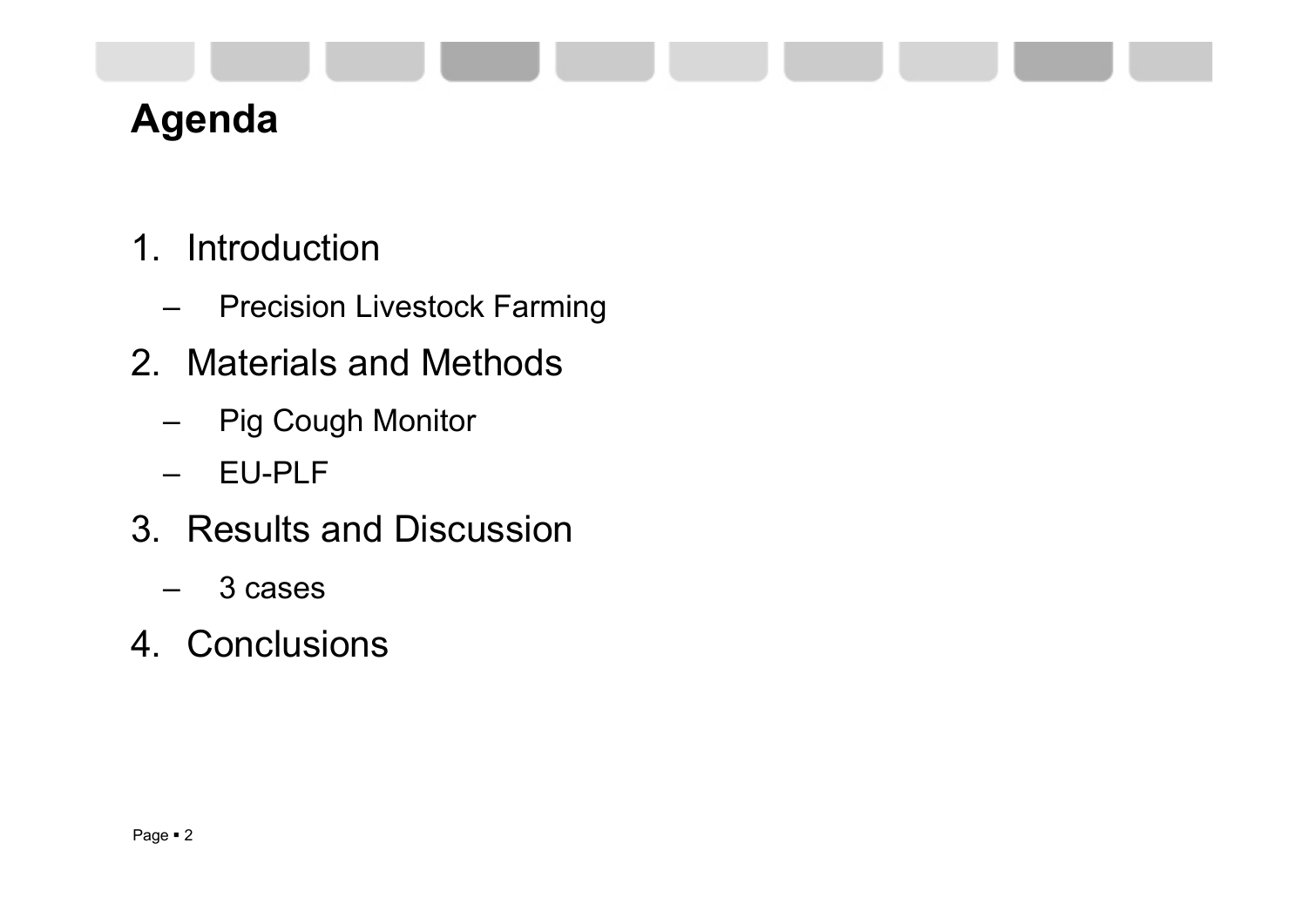### **Precision Livestock Farming**

- Stress factors traditional livestock farming
	- –Global increase meat demand (population, net income increase)
	- –Ethical & environmentally friendly (e.g. antibiotics reduction)
	- Economic incentives: economies of scale
- Hanton & Leach, 1981
	- Livestock farming as process control technology
- Berckmans, 2006: Precision Livestock Farming (PLF)
	- –Farmer decision support
	- Animal at the center
	- Conditions:
		- •continuous monitoring
		- •prediction animal variables reliable wrt environmental changes
		- •real-time integration measurements / algorithms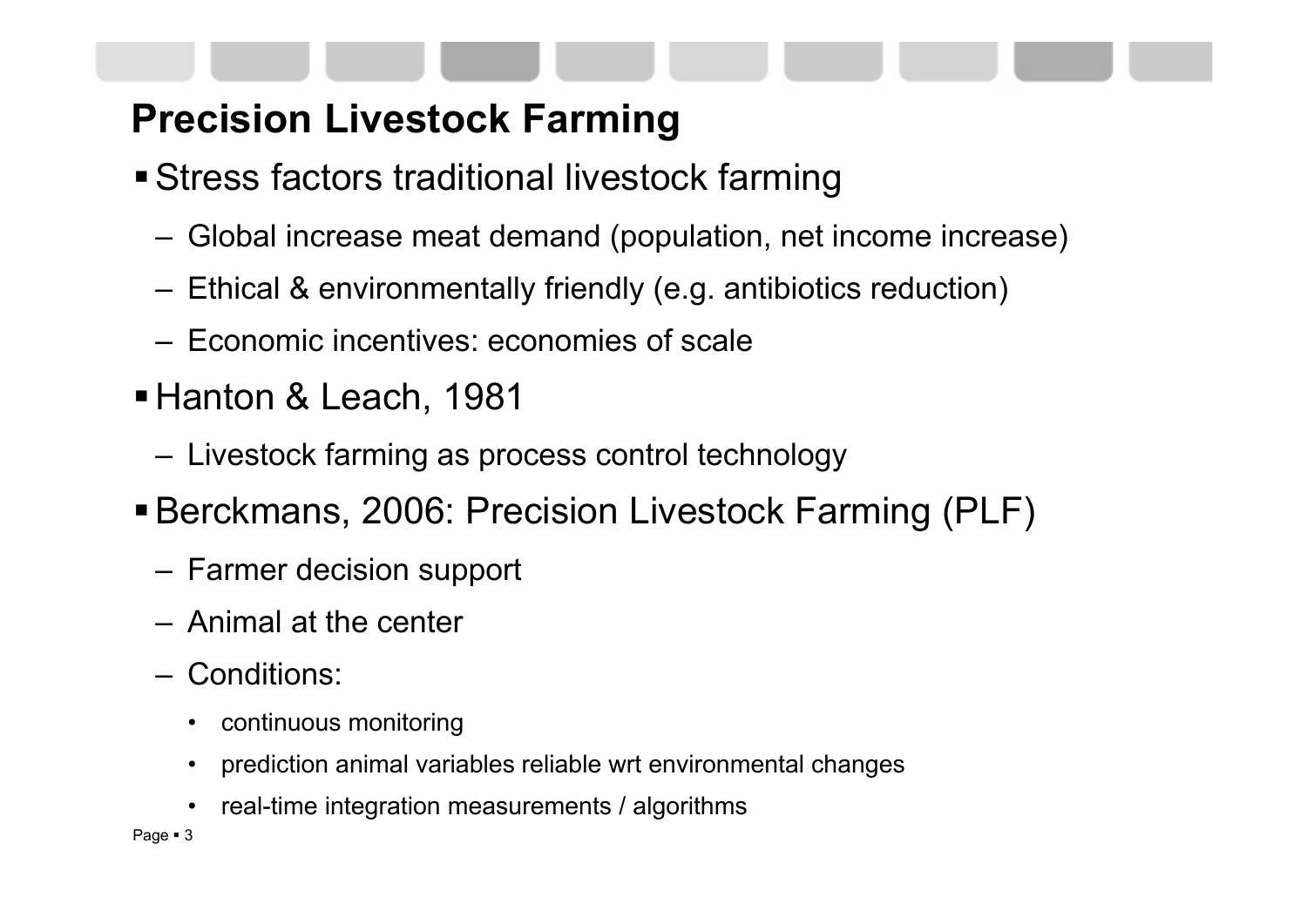## **Pig Cough Monitor (PCM)**

Embedded board in sealed enclosure



Cabling (mic / power)

- PLF: acoustic monitoring of fattening pigs
- **Hardware** 
	- Continuous recording
	- Robust to farm environment
- Cough detection
	- Sound acquisition
	- Event selection, feature extraction
	- **Classification**

Condenser microphone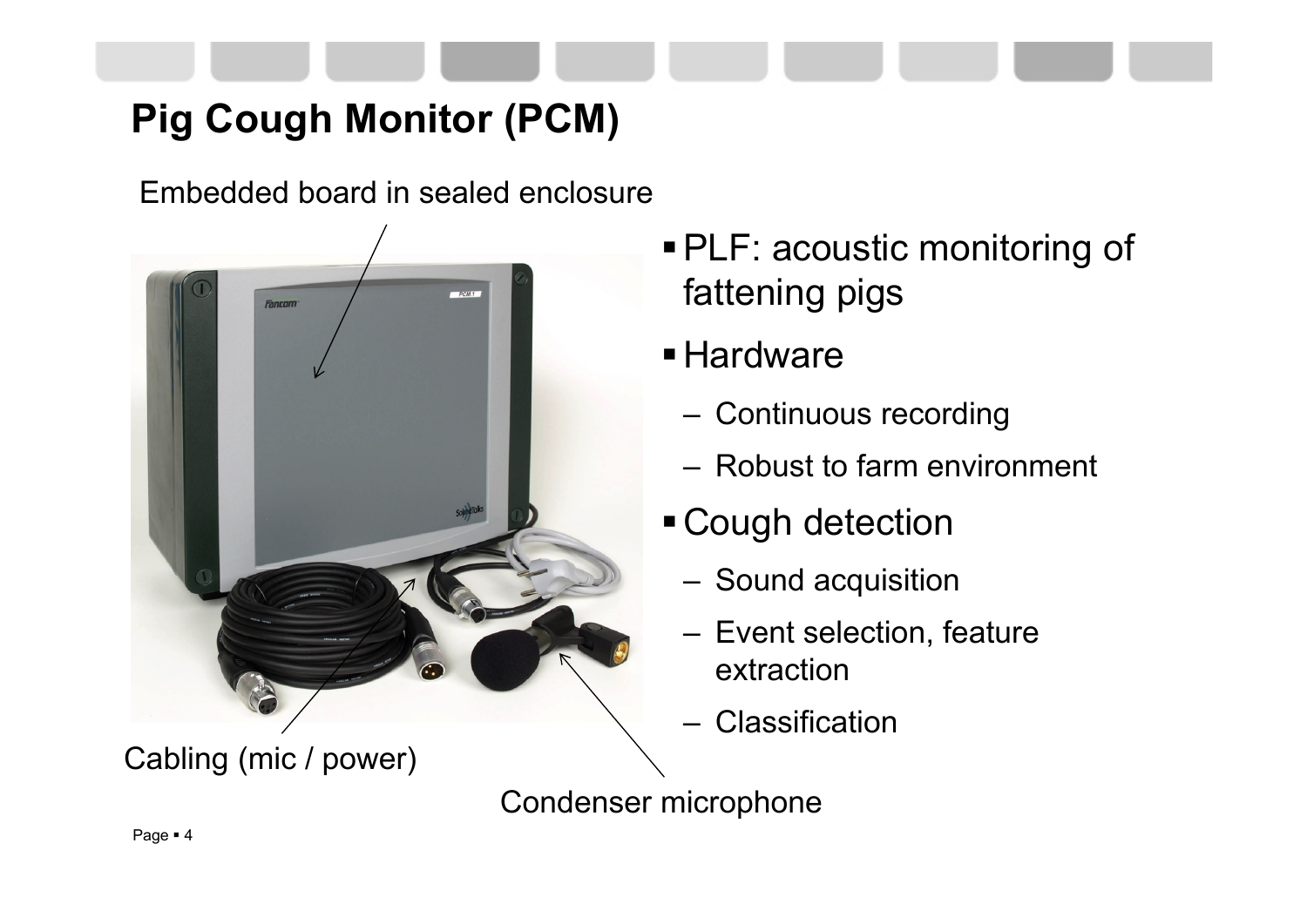# **EU-PLF**



- **Aim: economic application** PLF-technology
- Data collection
	- 60 pig fattening rounds
	- 10 farms over Europe
	- Quantitative: microphone (PCM), camera, …
	- Qualitative: batch metadata, welfare assessments, …
- Data combination
	- Here: first results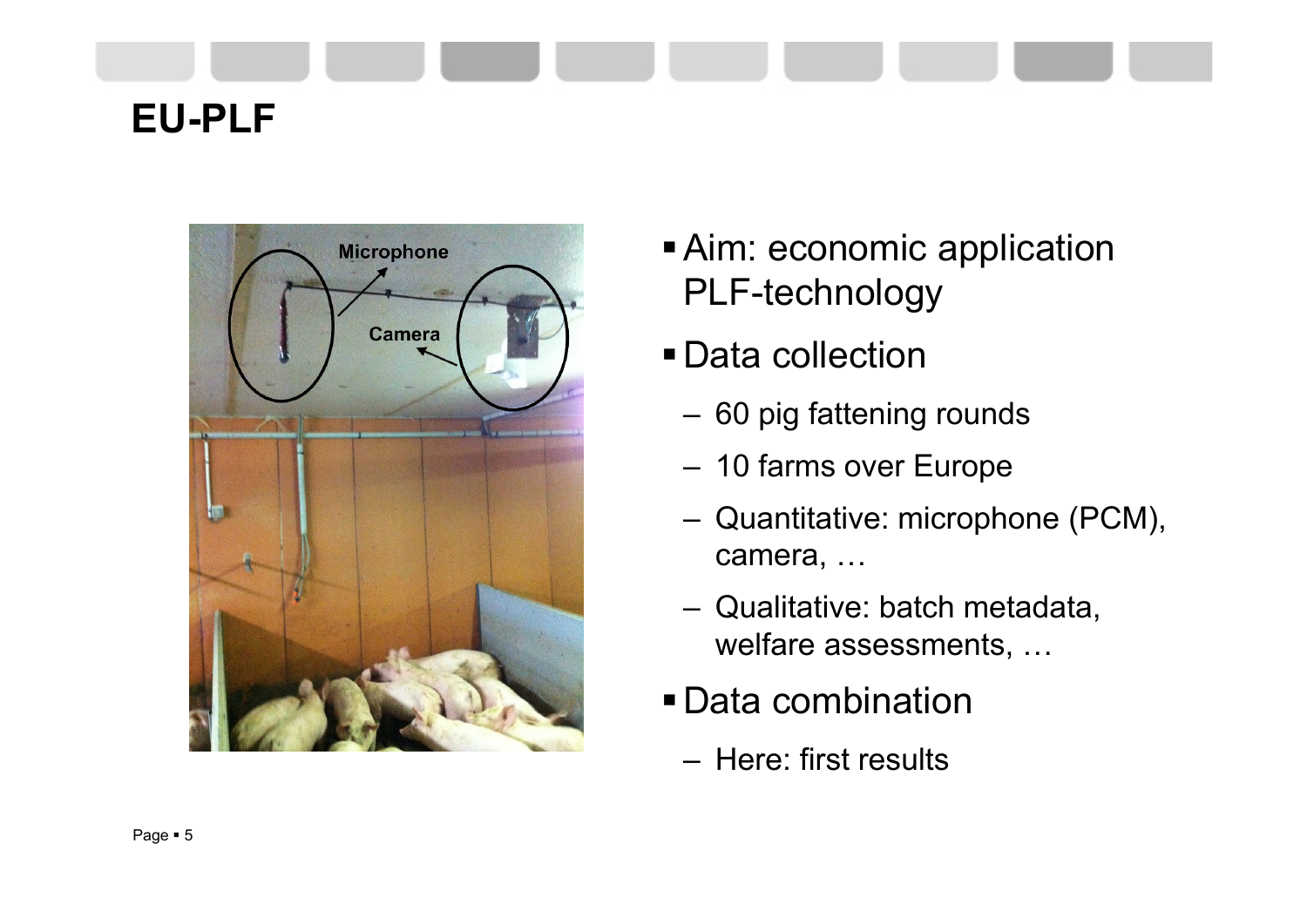

#### **Cases**

#### ■ 3 cases

- 1. Comparison batch X, Y farm A
- 2. Batch farm B
- 3. Batch farm C
- PCM-data over duration of single batch
- Selection based on logbook info
- Cough index: number of cough groups / day
	- Cough group: cough < 5s apart (episodes)
	- Per day (daily occurring patterns)
	- Relative levels (number of animals unknown)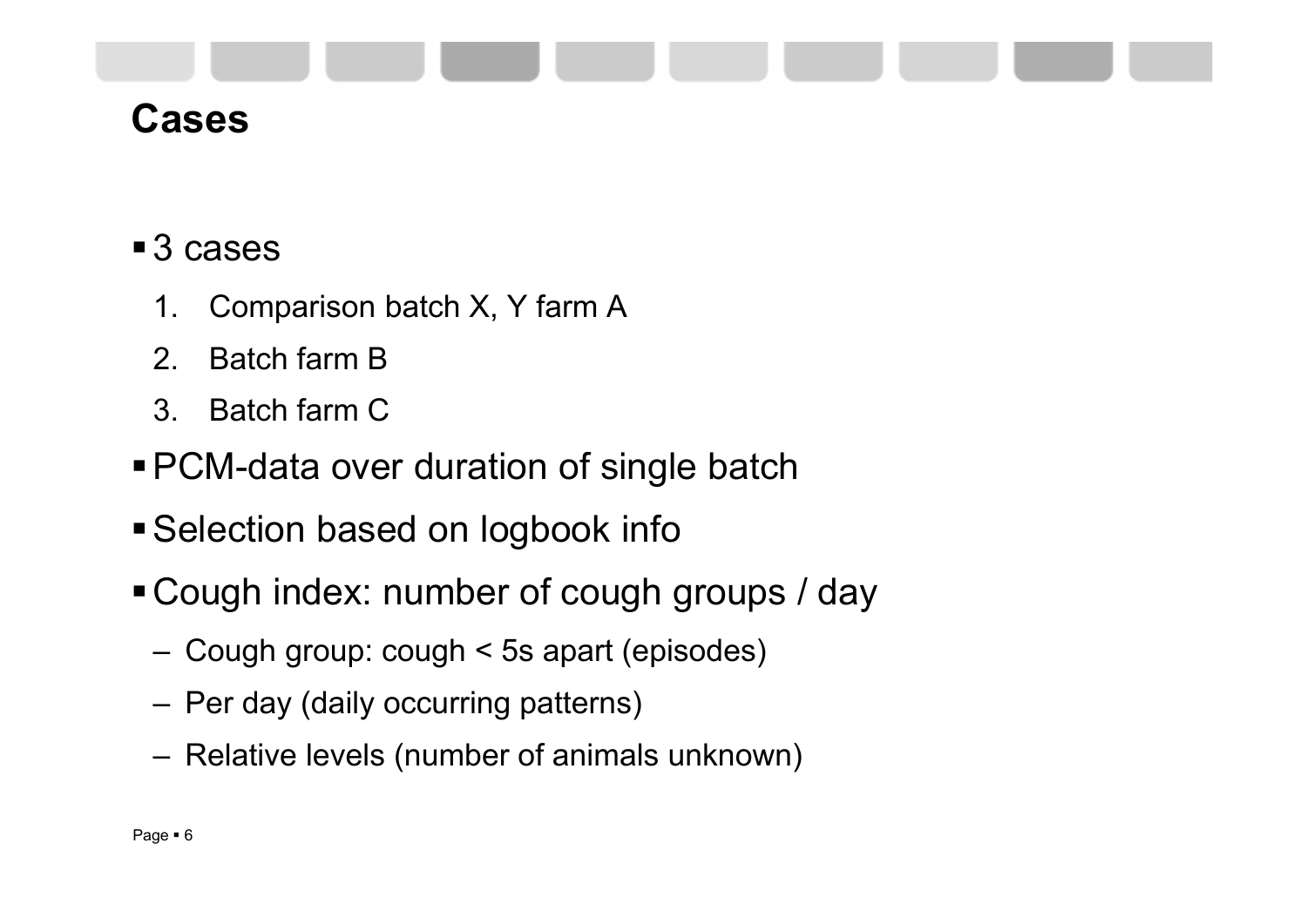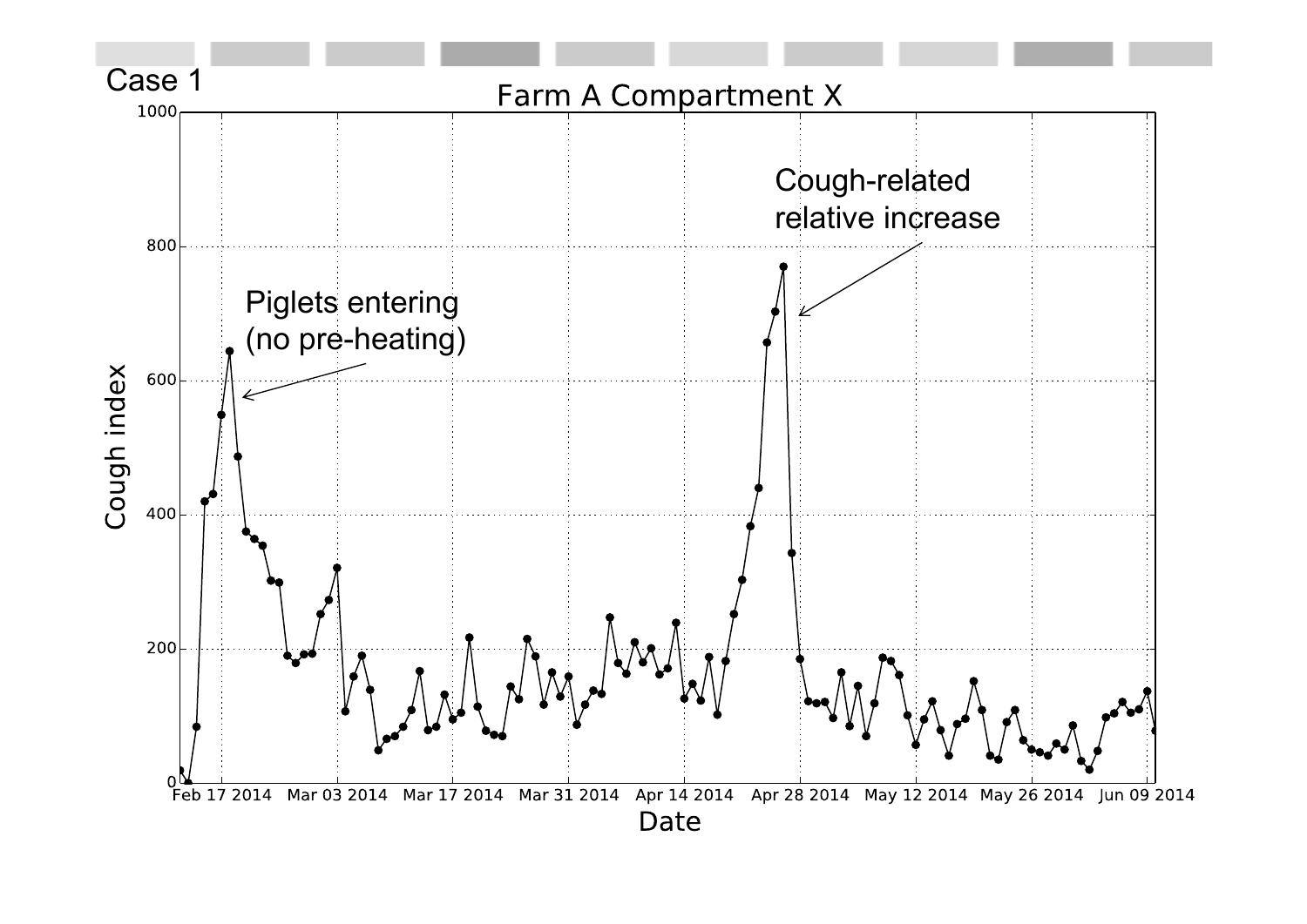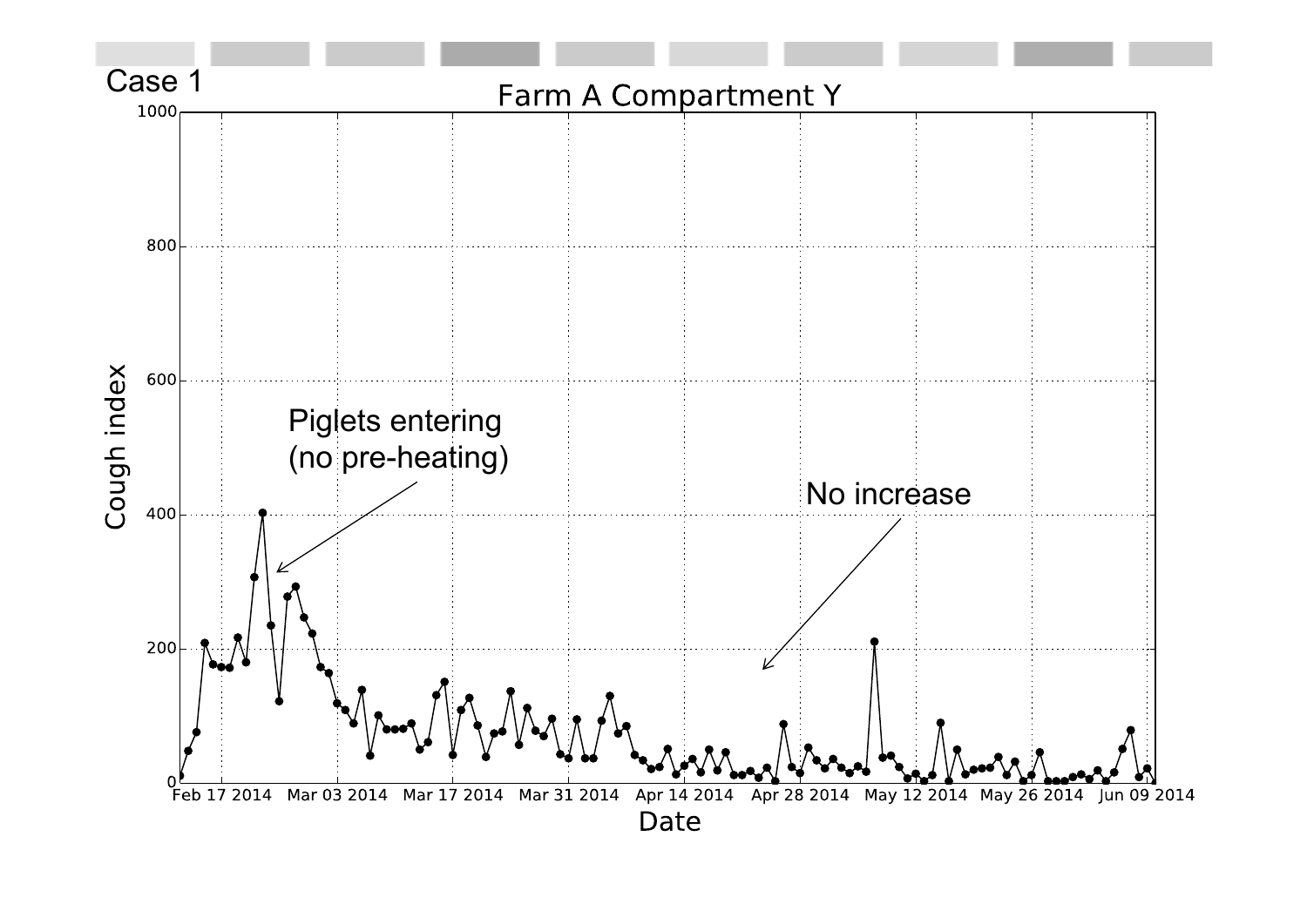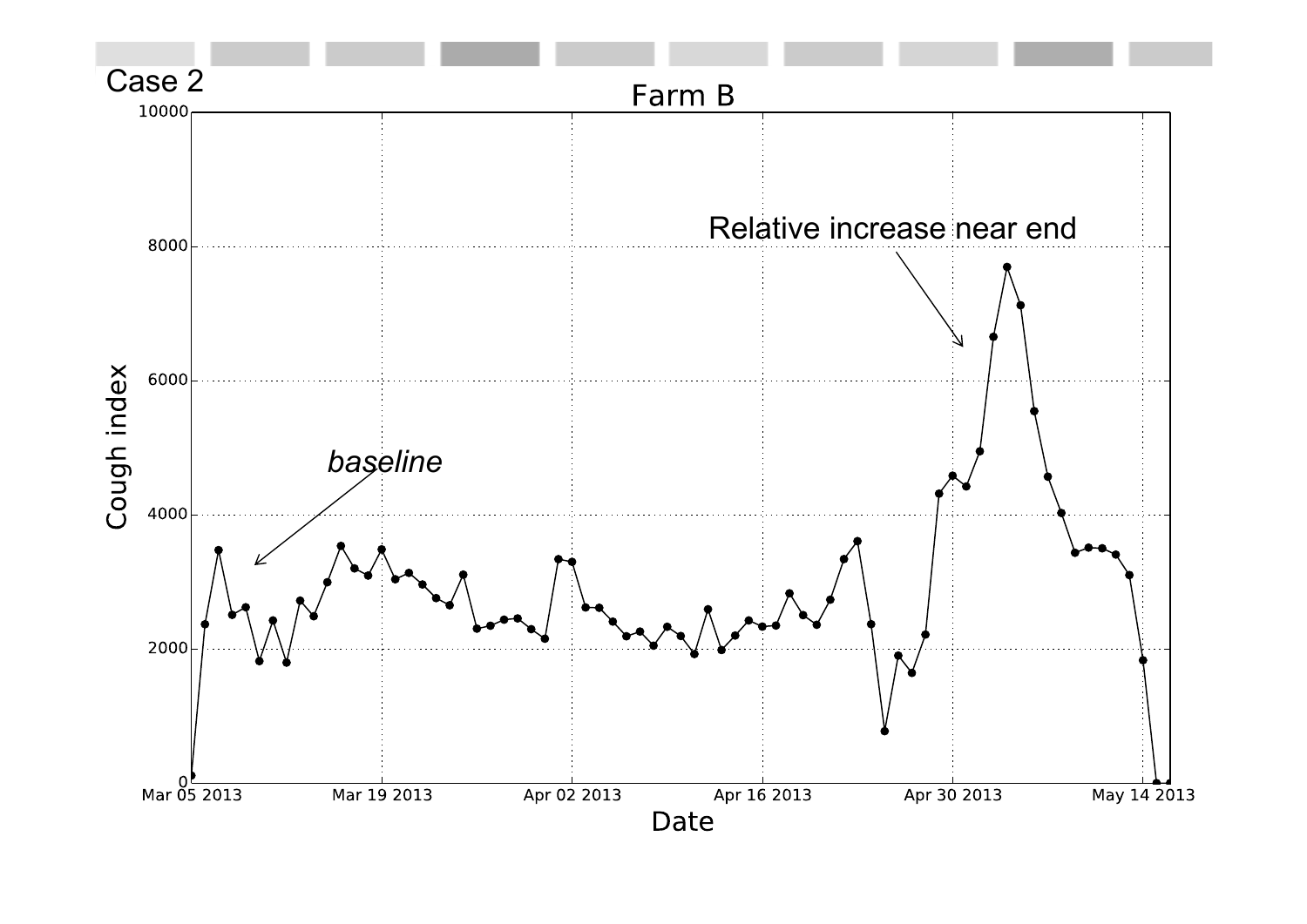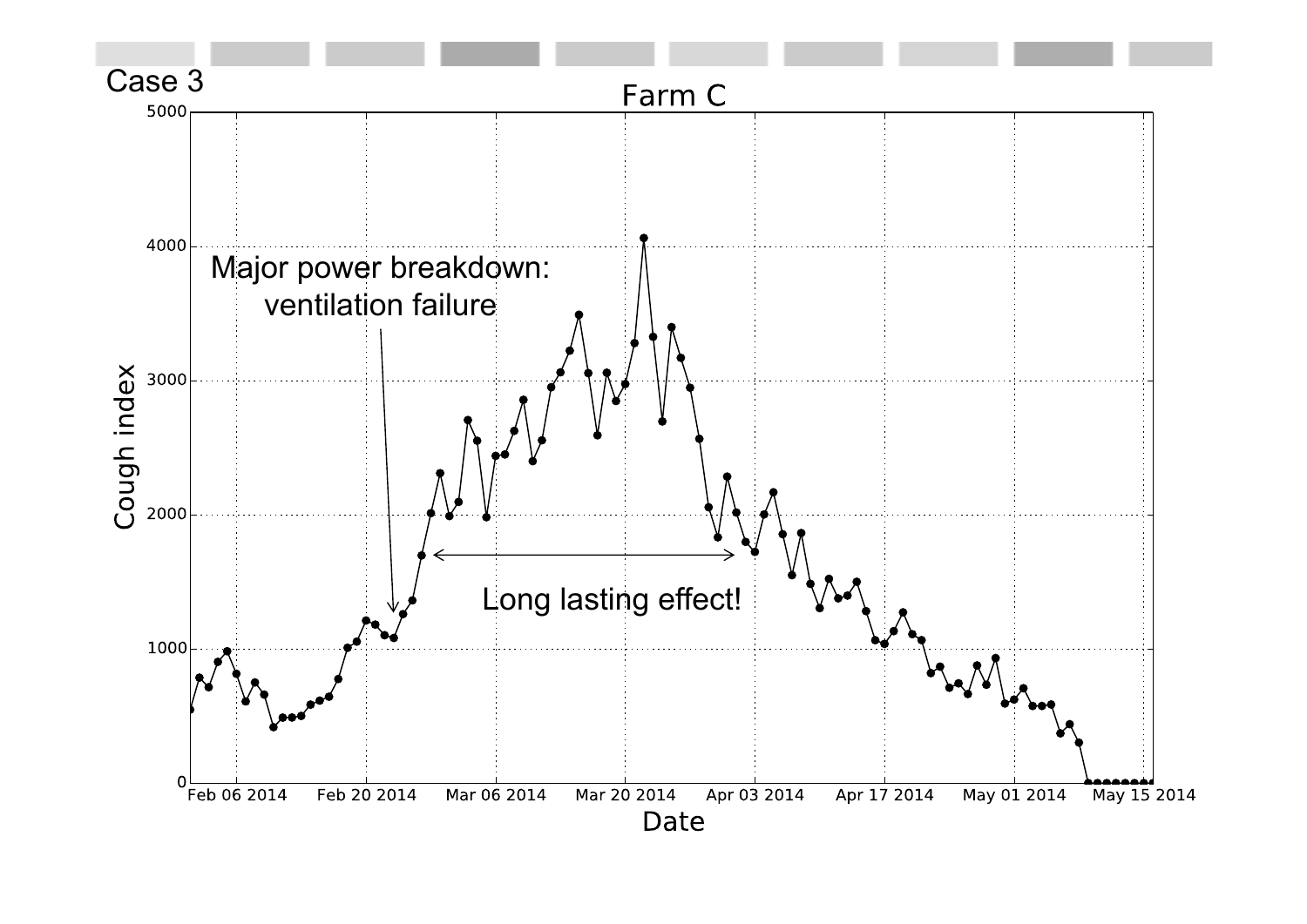## **Conclusions**

- **PCM allows PLF in real economic setting**
- Here: first results of pig cough detection on 3 selected EU-PLF farms
- **Effectiveness in practical setting**
- Real added value: identification of issues
- **Early warning system potential**
- Further scientific and economic analyses required
	- Additional batch metadata
	- Different PLF-sensor inputs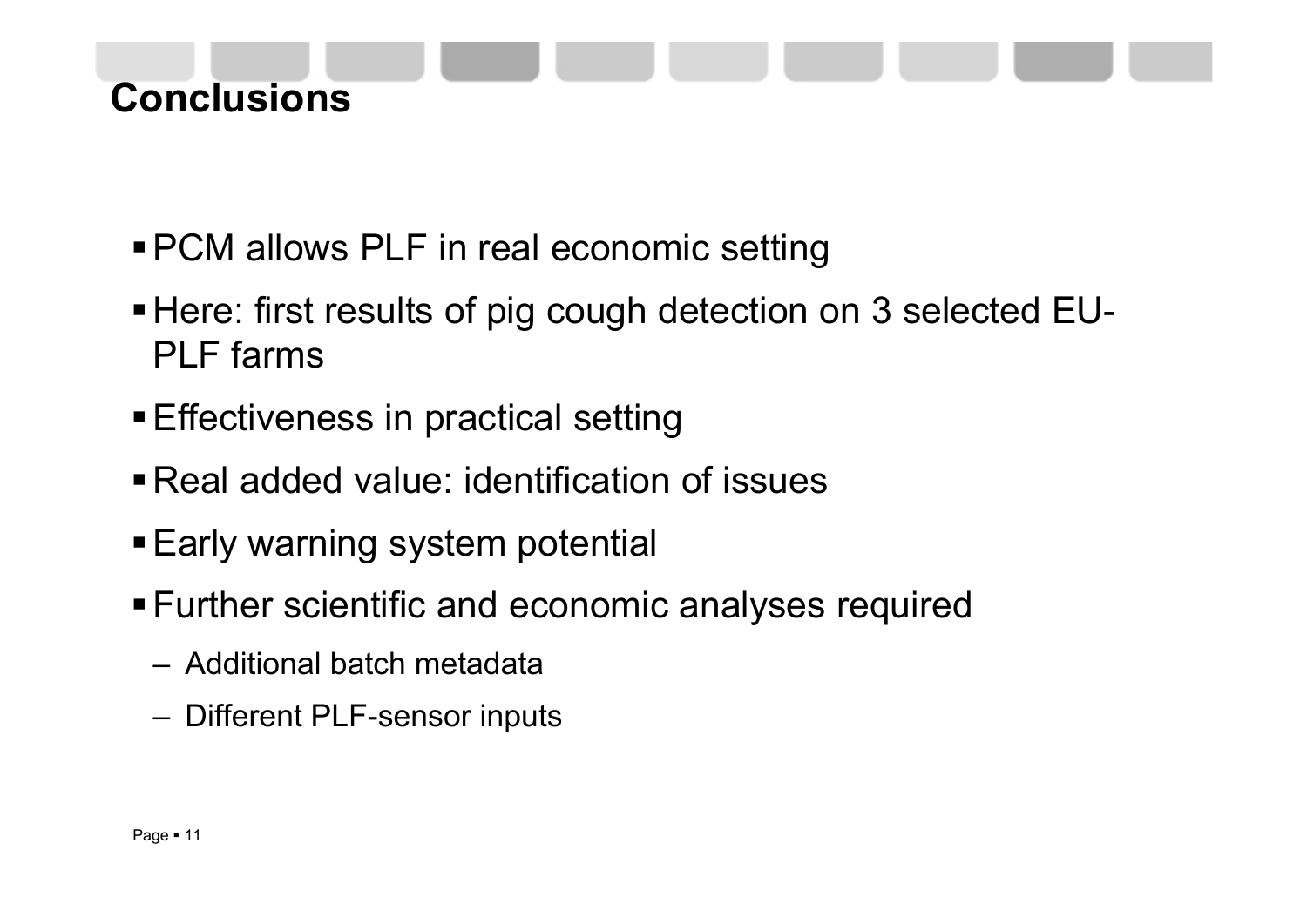#### **Acknowledgements**

The authors gratefully acknowledge the European Community for financial participation in Collaborative Project EU-PLF KBBE.2012.1.1-02-311825 under the Seventh Framework Programme.

#### **Disclaimer**

The views expressed in this publication are the sole responsibility of the author(s) and do not necessarily reflect the views of the European Commission. Neither the European Commission nor any person acting on behalf of the Commission is responsible for potential uses of this information. The information in this document is provided with no guarantee or warranty that the information is fit for any particular purpose. The user thereof uses the information at his or her sole risk and liability.